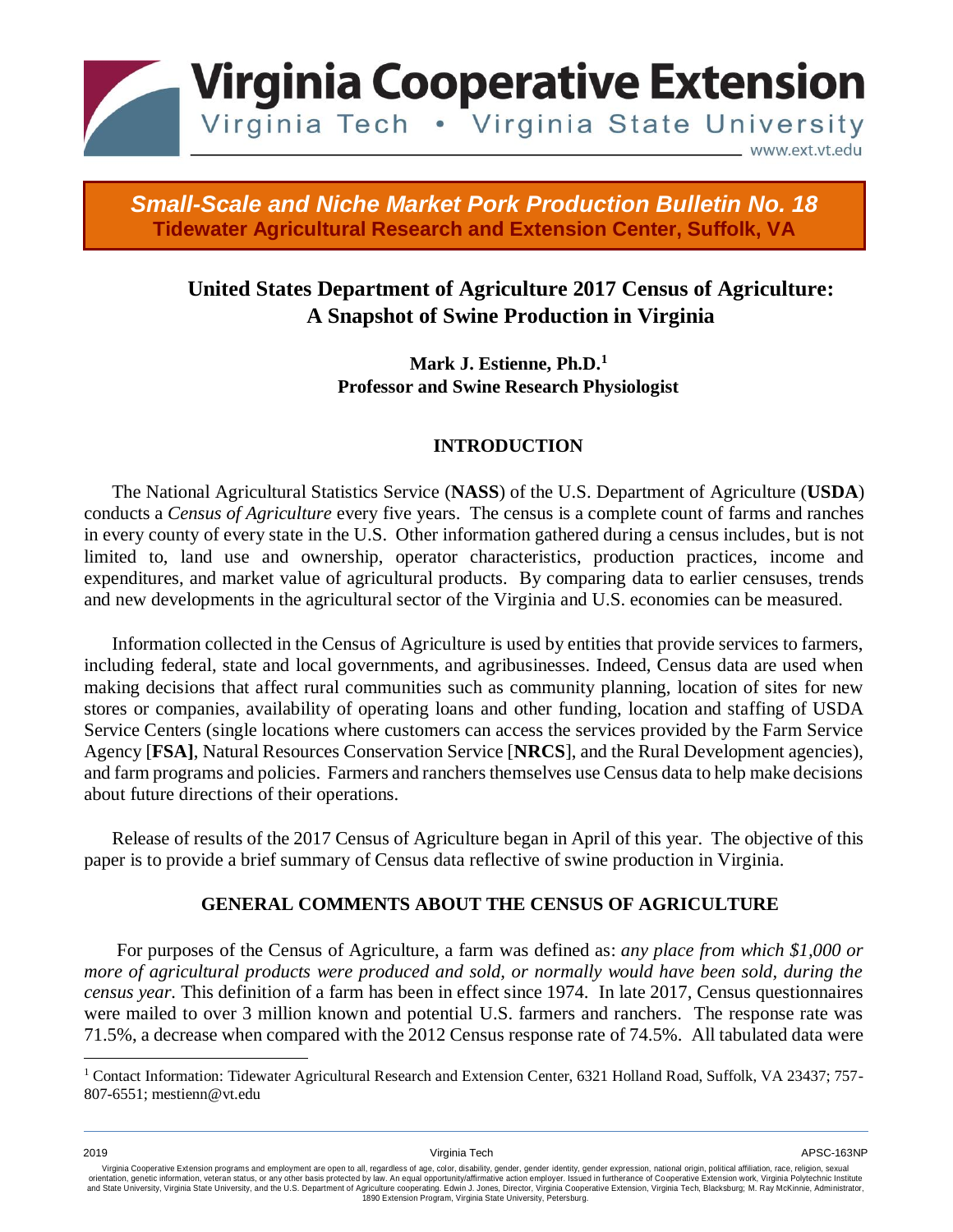subjected to an extensive disclosure review prior to publication. Any tabulated item (at either the county or state level) that identified data reported by an individual respondent or allowed a respondent's data to be accurately estimated or derived was "suppressed" and coded with a "D". For example, if there was only one pig farm in a particular county in Virginia, then data such as number of hogs and pigs sold, or the value of hogs and pigs sold, were not reported. A "D" would appear for those items on the appropriate line and in the appropriate column of the table so specifics of an individual's operation were not disclosed. In contrast, the actual number of farms reporting an item is not considered confidential information and is provided even though other information is withheld.

#### **SWINE PRODUCTION IN THE SOUTH ATLANTIC REGION**

Table 1 contains swine production data for the U.S. and for states within the South Atlantic region including Delaware, Georgia, Florida, Maryland, North Carolina, South Carolina, Virginia, and West Virginia. Of the U.S. total for 2017, these states accounted for approximately 14% of the farms with hogs and pigs, 13% of the December 31 inventory, and 16% of the hogs and pigs sold. North Carolina remained the dominant pork producer in the region, accounting for 12.3% of the U.S. total hog and pig inventory and 15.2% of the nation's hogs and pigs sold.

With the exception of Delaware, the number of farms with hogs and pigs increased from 2012 to 2017 in all of the states in the region. In contrast hog and pig inventory increased in Delaware, Florida and Virginia, with all other states recording a decrease. All states had an increase in the number of hogs and pigs sold except Georgia and South Carolina which had decreases of 17.6% and 29.3%, respectively.

| <b>Table 1.</b> Pork production in states of the South Atlantic region and the United States for 2012 and 2017                                                       |                |                   |                        |            |                    |                   |                |                   |                 |                   |
|----------------------------------------------------------------------------------------------------------------------------------------------------------------------|----------------|-------------------|------------------------|------------|--------------------|-------------------|----------------|-------------------|-----------------|-------------------|
|                                                                                                                                                                      | Hogs and pigs  |                   |                        |            | Hogs and pigs sold |                   |                |                   |                 |                   |
| <b>State</b>                                                                                                                                                         | $\rm{Farms}^1$ |                   | Inventory <sup>2</sup> |            | $\rm{Farms}^1$     |                   | <b>Number</b>  |                   | Value (\$1,000) |                   |
|                                                                                                                                                                      | 2012           | 2017 <sup>3</sup> | 2012                   | 20173      | 2012               | 2017 <sup>3</sup> | 2012           | 2017 <sup>3</sup> | 2012            | 2017 <sup>3</sup> |
| Delaware                                                                                                                                                             | 59             | 55                | 5,891                  | 5,980      | 60                 | 50                | 23,422         | 56,154            | 1.427           | 2,712             |
| Florida                                                                                                                                                              | 1,642          | 1,810             | 14.915                 | 15,567     | 1,104              | 1,224             | 19,006         | 38,561            | 2,158           | 3,989             |
| Georgia                                                                                                                                                              | 866            | 1,091             | 153,733                | 81,197     | 600                | 811               | 696,608        | 573,727           | 56,386          | 53,265            |
| Maryland                                                                                                                                                             | 333            | 562               | 19.869                 | 18,379     | 340                | 509               | D <sup>4</sup> | 64,614            | D <sup>4</sup>  | 7,250             |
| North                                                                                                                                                                | 2,217          | 2,426             | 8,901,434              | 8,899,459  | 1,833              | 2,145             | 34,456,613     | 35,800,173        | 2,873,988       | 3,216,902         |
| Carolina                                                                                                                                                             |                |                   |                        |            |                    |                   |                |                   |                 |                   |
| South                                                                                                                                                                | 838            | 1.005             | 224,076                | 183,069    | 571                | 735               | 758,876        | 536,221           | 93,527          | 68,599            |
| Carolina                                                                                                                                                             |                |                   |                        |            |                    |                   |                |                   |                 |                   |
| Virginia                                                                                                                                                             | 1,265          | .461              | 239,899                | 249,231    | 919                | 1,244             | 559,658        | 664,342           | 67,702          | 96,223            |
| West                                                                                                                                                                 | 725            | 892               | 5,873                  | 5,314      | 624                | 922               | 8,712          | 10,467            | D <sup>4</sup>  | 1,316             |
| Virginia                                                                                                                                                             |                |                   |                        |            |                    |                   |                |                   |                 |                   |
| Region total                                                                                                                                                         | 7,945          | 9,302             | 9,565,690              | 9,458,196  | 6051               | 7,640             | 36,522,895     | 37,744,259        | 3,095,188       | 3,450,256         |
| U.S. Total                                                                                                                                                           | 63,246         | 66,439            | 66,026,785             | 72,381,007 | 55,882             | 64,871            | 199,115,305    | 235,282,860       | 22,492,611      | 26, 266, 765      |
| Region as                                                                                                                                                            | 12.6           | 14.0              | 14.5                   | 13.1       | 10.8               | 11.8              | 18.3           | 16.0              | 13.8            | 13.1              |
| percentage                                                                                                                                                           |                |                   |                        |            |                    |                   |                |                   |                 |                   |
| of U.S.                                                                                                                                                              |                |                   |                        |            |                    |                   |                |                   |                 |                   |
| Farm defined as any place from which \$1,000 or more of agricultural products were produced and sold, or normally would have been sold, during the                   |                |                   |                        |            |                    |                   |                |                   |                 |                   |
| census year.                                                                                                                                                         |                |                   |                        |            |                    |                   |                |                   |                 |                   |
| <sup>2</sup> Data as per December 31 of census year.                                                                                                                 |                |                   |                        |            |                    |                   |                |                   |                 |                   |
| ${}^{3}$ For 2017, values appearing in green represent an increase, and values appearing in red a decrease, compared to 2012.                                        |                |                   |                        |            |                    |                   |                |                   |                 |                   |
| <sup>4</sup> Any tabulated item that identifies data reported by a respondent or allows a respondent's data to be accurately estimated or derived was suppressed and |                |                   |                        |            |                    |                   |                |                   |                 |                   |
| coded with a "D"                                                                                                                                                     |                |                   |                        |            |                    |                   |                |                   |                 |                   |

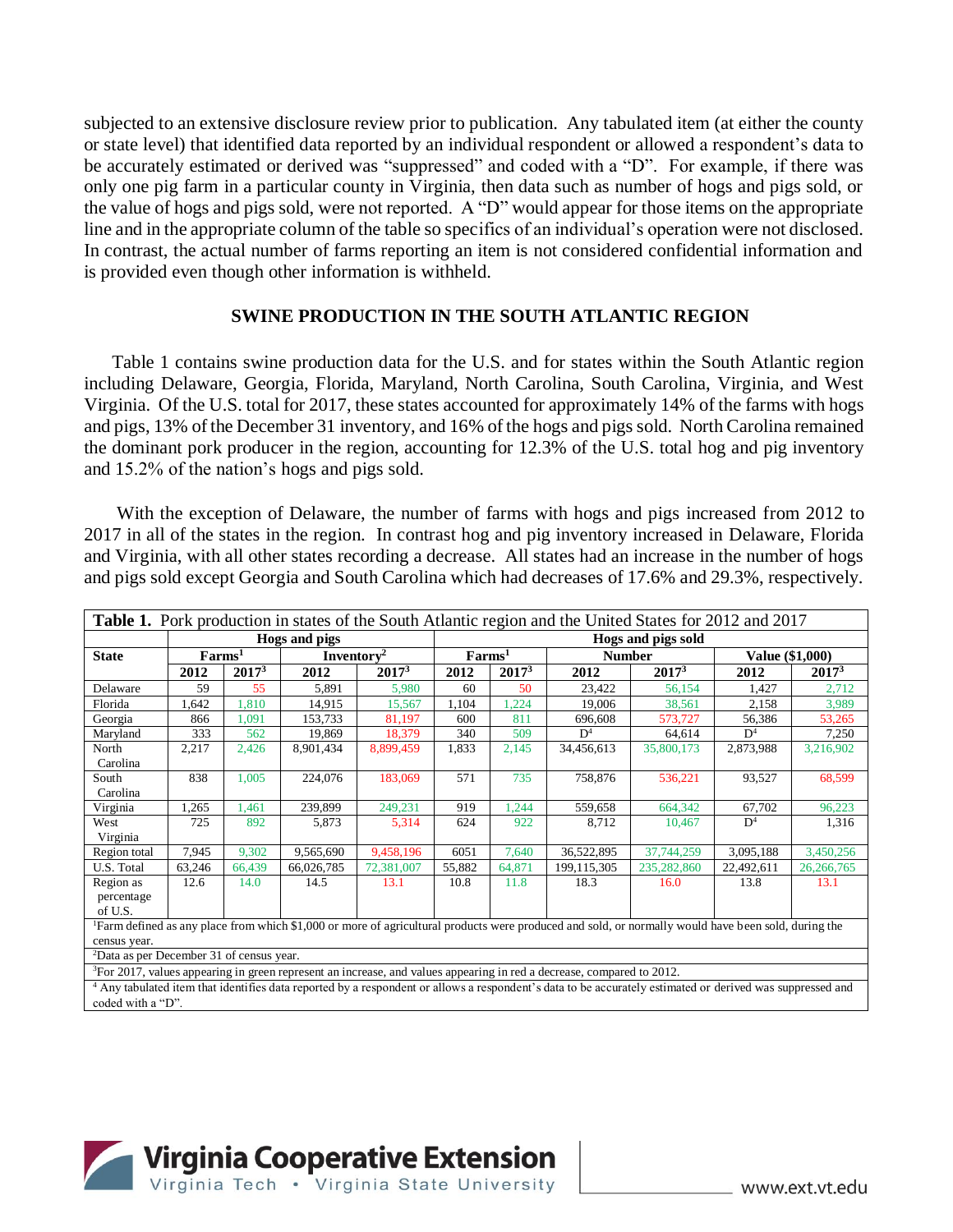#### **SWINE PRODUCTION IN VIRGINIA AND INDUSTRY CHANGES**

When compared with all other states, Virginia ranks  $20<sup>th</sup>$  in the number of farms selling hogs and pigs and in total swine inventory, and  $23<sup>rd</sup>$  in number of hogs and pigs sold. Within Virginia, the sale of hogs and pigs ranks 9th among all agricultural products sold with 2.4% of the Commonwealth's total. Shown in Figure 1 are the number of farms with hogs and pigs and the December 31 hog and pig inventory for Virginia for each Census of Agriculture from 1987 to 2017. There was a dramatic, 77% decrease in the number of swine farms between 1987 and 2002, reflective of an exodus of independent farmers from the business, and a change in industry structure toward consolidation and larger, *vertically-integrated* production. Vertical integration occurs when various components of the [supply chain](http://en.wikipedia.org/wiki/Supply_chain) of a company is owned by that company. An obvious example is Smithfield Foods, Inc., which in the Commonwealth raises pigs in company-owned farms and maintains contractual arrangements with growers, as well as operates a large feed mill and a harvest facility. Nevertheless, the Virginia pork industry remains diverse having both large, corporate-owned farms and contract growers, as well as independent small-scale and niche market pig farmers. Appearing in Table 2 are the types of farms in Virginia selling hogs and pigs as documented in the 2017 Census.



**Figure 1.** Number of farms in Virginia with hogs and pigs and the number of hogs and pigs on December 31 of Census years from 1987 to 2017. Between 1987 and 2002, the number of pig farms in Virginia decreased by 77%. Since 2002, the number of farms with hogs and pigs has been modestly increasing.

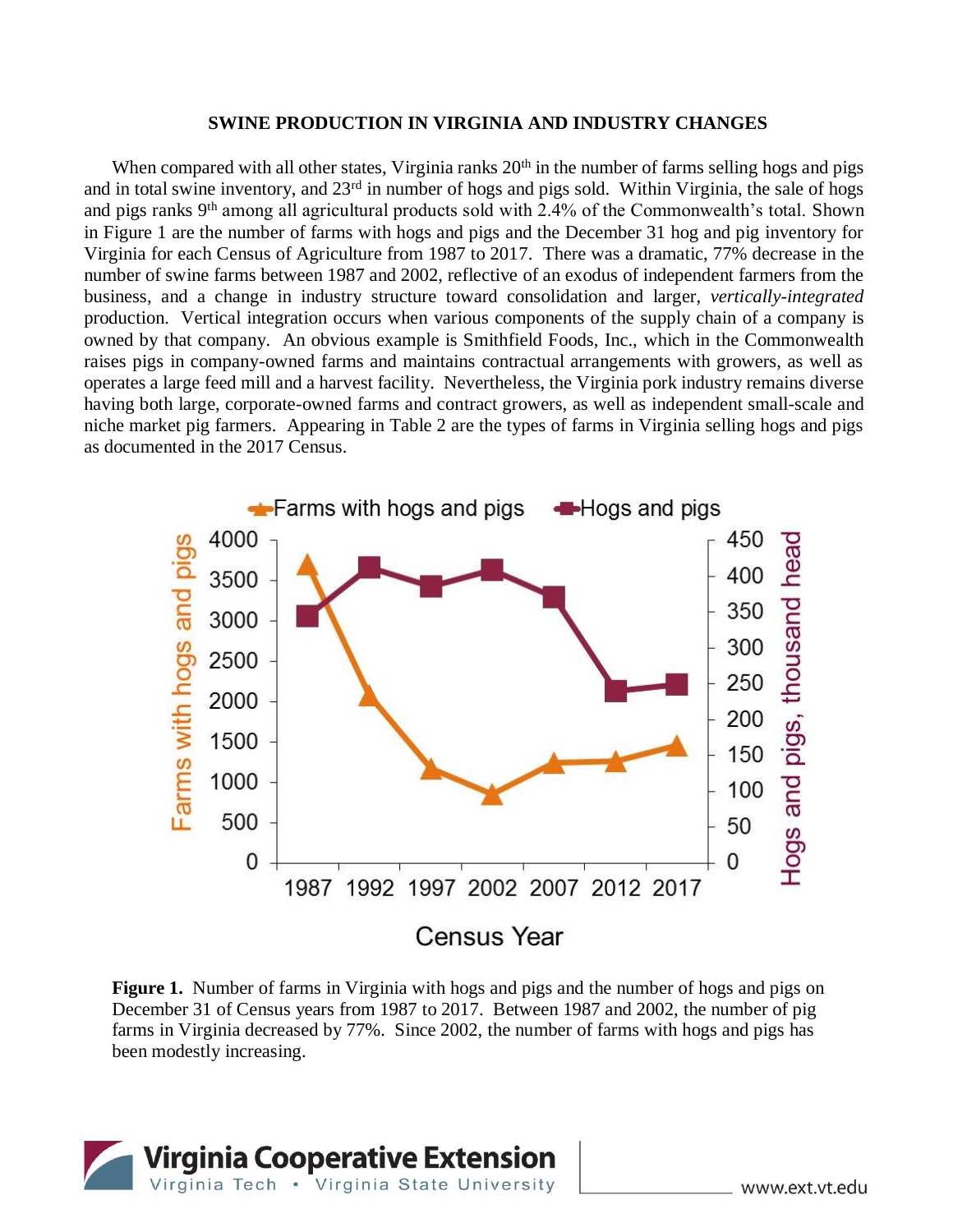| ັ<br><b>Farms:</b>            |        | <b>Number</b> |  |
|-------------------------------|--------|---------------|--|
| Ownership                     |        |               |  |
| Independent                   |        | 1,205         |  |
| Integrator                    |        | 6             |  |
| Contract grower               |        | 33            |  |
|                               | Total: | 1,244         |  |
| <i>Type</i>                   |        |               |  |
| Farrow-to-wean <sup>1</sup>   |        | 143           |  |
| Farrow-to-feeder <sup>2</sup> |        | 117           |  |
| Farrow-to-finish <sup>3</sup> |        | 417           |  |
| Nursery <sup>4</sup>          |        | 9             |  |
| Finisher <sup>5</sup>         |        | 415           |  |
| Other                         |        | 143           |  |
|                               | Total: | 1,244         |  |

**Table 2.** Type and number of farms in Virginia selling hogs and pigs according to the 2017 Census of Agriculture.

<sup>1</sup>Piglets are born and reared up to weaning, then moved to nursery or finisher operations.

<sup>2</sup>Piglets are born and weaned, reared through the nursery phase of production, then moved at body weights of 30 to 60 pounds to finisher operations.

<sup>3</sup>Piglets are born and reared through finishing and then moved to slaughter at body weights of 250 to 260 pounds.

<sup>4</sup>Weaned pigs are acquired, reared for 5 to 7 weeks, and moved at body weights of 30 to 60 pounds to finisher operations.

<sup>5</sup>Weaned pigs or feeders are acquired and reared through finishing and then moved to slaughter at body weights of 250 to 260 pounds.

An interesting aspect of the data contained in Figure 1 is that after hitting a low in 2002, the number of farms in Virginia with hogs and pigs increased by 45% from 2002 to 2007, by 2% from 2007 to 2012, and by 15% from 2012 to 2017. Data reported from the censuses indicates that the overall increase in the number of farms in Virginia with hogs and pigs is due to an increase in the number of the smallest operations. As shown in Figure 2, the number of operations with 1 to 24 head increased from 2002 to 2007 by 55%, from 2007 to 2012 by 2%, and from 2012 to 2017 by 26%. The other six size categories have shown overall decreases from 2002 to 2012. The increases in the number of the smallest size operations likely represents an increasing number of small-scale and niche market pig farmers who produce pork for consumers who prefer meat from hogs reared locally in less-intensive systems.

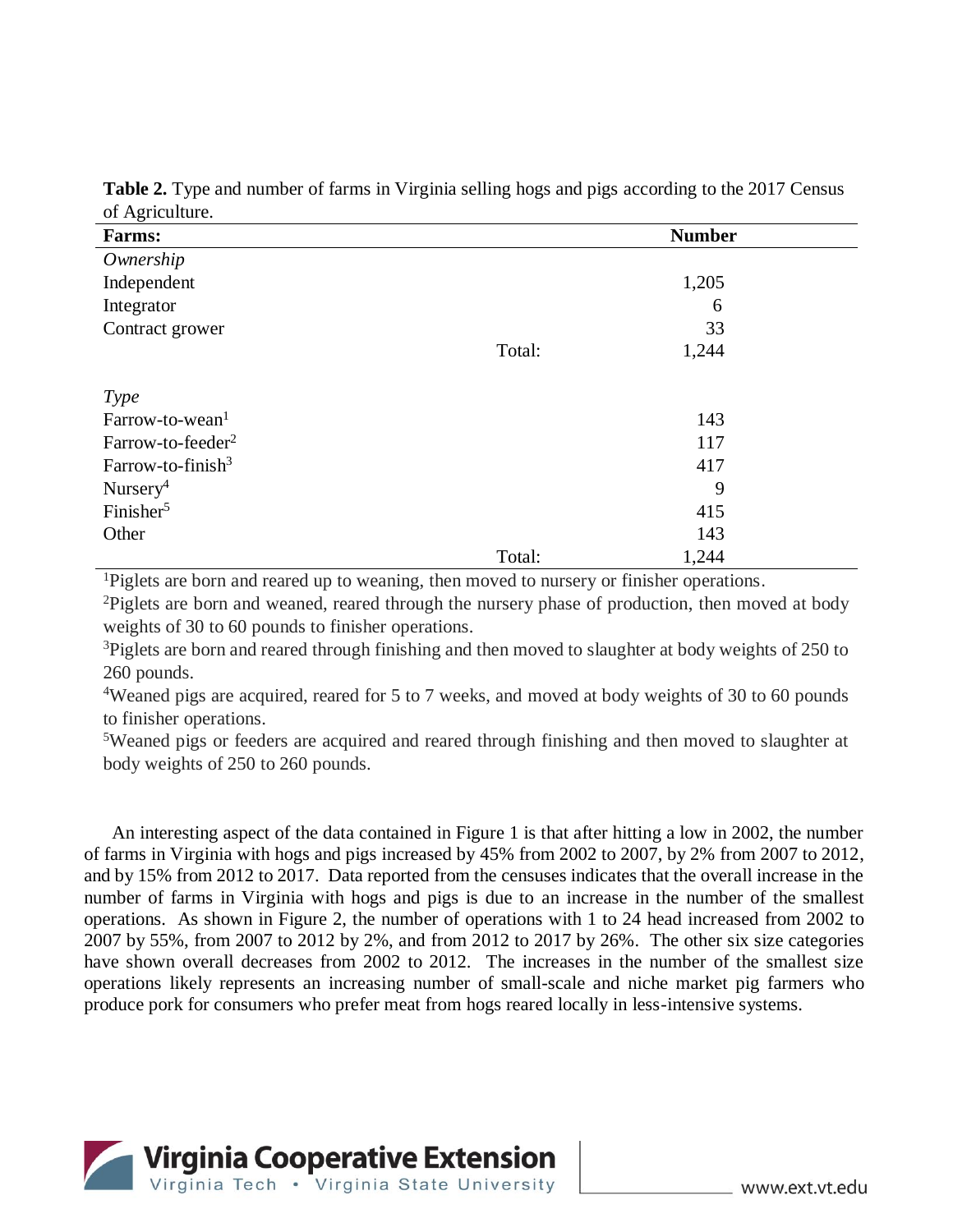

**Figure 2.** Number of various size farms in Virginia with hogs and pigs for Census of Agriculture years from 1987 to 2017.

## **WHAT ARE AREAS OF VIRGINIA WITH THE MOST HOG AND PIG FARMS?**

Historically, the vast majority of hogs in Virginia were produced in the coastal plains region of the southeast corner of the state. Many large production units remain there, although for some counties, numbers of hogs and pigs were not reported in the 2017 Census of Agriculture for reasons described above. The latest census reveals that farms with hogs and pigs are distributed throughout the state. Table 3 contains the leading counties in Virginia in terms of farms selling hogs and pigs, and the number of animals sold.

|      | Farms selling hogs and $pigs1$ | Hogs and pigs sold <sup>2</sup> |      |                |               |
|------|--------------------------------|---------------------------------|------|----------------|---------------|
| Rank | County                         | <b>Number</b>                   | Rank | County         | <b>Number</b> |
|      | Rockingham                     | 72                              |      | Isle of Wight  | 126,067       |
|      | Loudon                         | 63                              |      | Southampton    | 68,822        |
| 3    | <b>Bedford</b>                 | 60                              | 3    | Buckingham     | 64,071        |
| 4    | Augusta                        | 47                              | 4    | Charlotte      | 53,937        |
|      | Halifax                        | 39                              |      | Halifax        | 52,200        |
|      | Franklin                       | 37                              | 6    | Suffolk (City) | 2,508         |
|      | Dinwiddie                      | 36                              |      | Augusta        | 1,649         |
| 8    | Albemarle                      | 33                              | 8    | Rockingham     | 1,218         |
| 9    | Frederick                      | 30                              | 9    | Montgomery     | 1,115         |
| 10   | Fauquier                       | 29                              | 10   | Hanover        | 1,085         |

**Table 3.** Leading counties in Virginia for farms selling hogs and pigs and hogs and pigs sold.

<sup>1</sup>Farm defined as any place from which \$1,000 or more of agricultural products were produced and sold, or normally would have been sold, during the census year.

<sup>2</sup>Some counties from which a large number of hogs and pigs may be sold may not appear in this list because reporting so may disclose information about the operations of an individual farm.